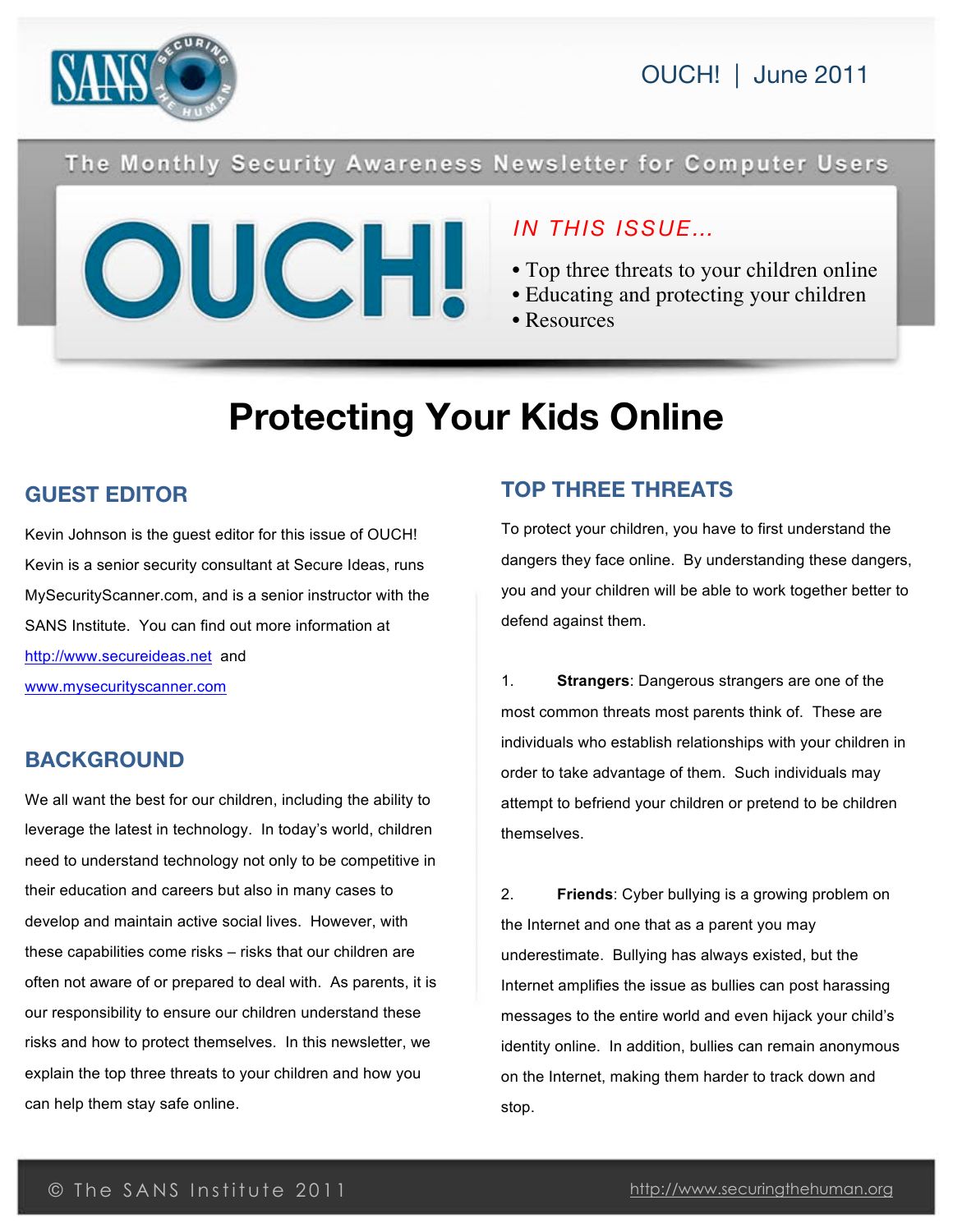### OUCH! | June 2011



### **Protecting Your Kids Online**

3. **Themselves:** In today's world of social networking, children can be their own worst enemy. Anything they post is not only accessible to the entire world but once posted may be difficult or even impossible to remove. What your children may not realize is how these postings can impact their future. It is becoming standard practice for universities or hiring organizations to review the social networking activities of student candidates or new hires to gain a better understanding of their potential. If your children have anything embarrassing or illegal posted about them, it may be held against them. In addition, highly personal information can be used by strangers--or even by friends- to target or harm them.

#### **PROTECTING YOUR CHILDREN**

Now that you understand the key risks, here are steps you can take to defend against them.

**Education:** The most important step you can take is education. No single technology or computer program is going to solve all the dangers your children face online. Make sure you are always talking to them about their online activities, and stay current with what they are doing. In addition, create an environment where your children feel comfortable coming to you with questions or problems they may have online.

**Dedicated Computer:** Have a separate computer just for your children. This ensures that if they do accidentally infect their computer, your online accounts,

*The key to protecting your children online is to educate them about the risks they face and keep talking to them.*



such as online banking, are not affected or compromised. In addition, keep the children's dedicated computer in a public, high-traffic area so that you can monitor their online activities. Finally, make sure each child has and uses his own non-administrative account on the computer. This will allow you to more easily track what each child is doing on the computer.

**Rules:** Create a document that identifies the rules you expect your children to follow when online. Also, consider posting how the rules will be enforced and possible consequences for violating the rules. Review the